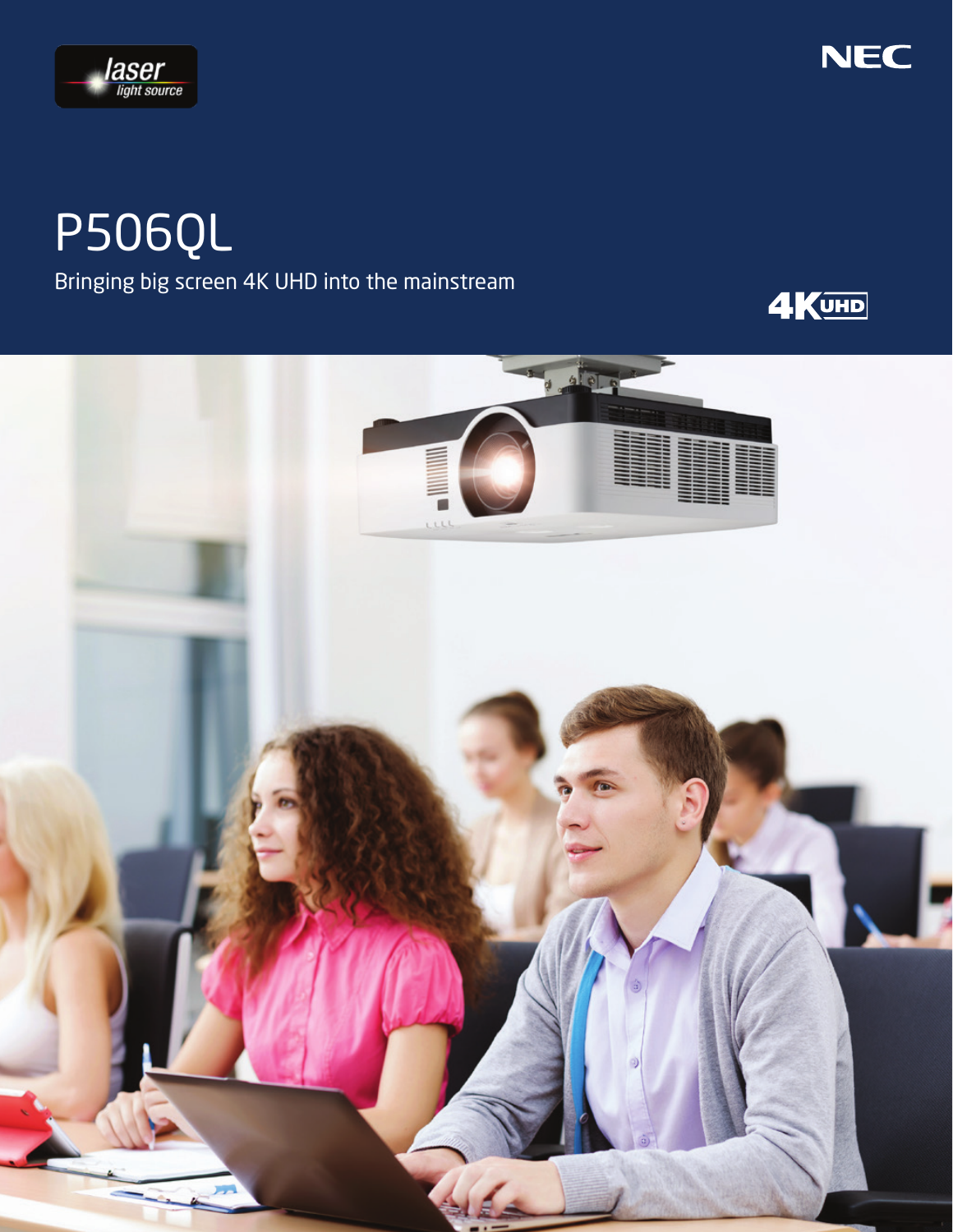## Taking 4K laser projection into new frontiers with a unique combination of brightness and function.

#### Powerful Performance

- Native 4K UHD (3840 x 2160) resolution produces stunning images with incredible detail
- After startup images appear immediately with breakthrough laser technology
- Advanced laser technology delivers a reliable, maintenance free light source for 20,000 hours
- Integrated software support for Crestron Roomview, AMX Beacon, PJ Link control systems

### 4K UHD Resolution

- Utilizing the latest DMD chip from Texas Instruments with pixel shift capabilities resulting in an unsurpassed viewable resolution of 8.3million pixels
- Viewable resolution matches standard 4K UHD LCD displays providing consistency when developing content for your presentations



#### Advanced Connectivity

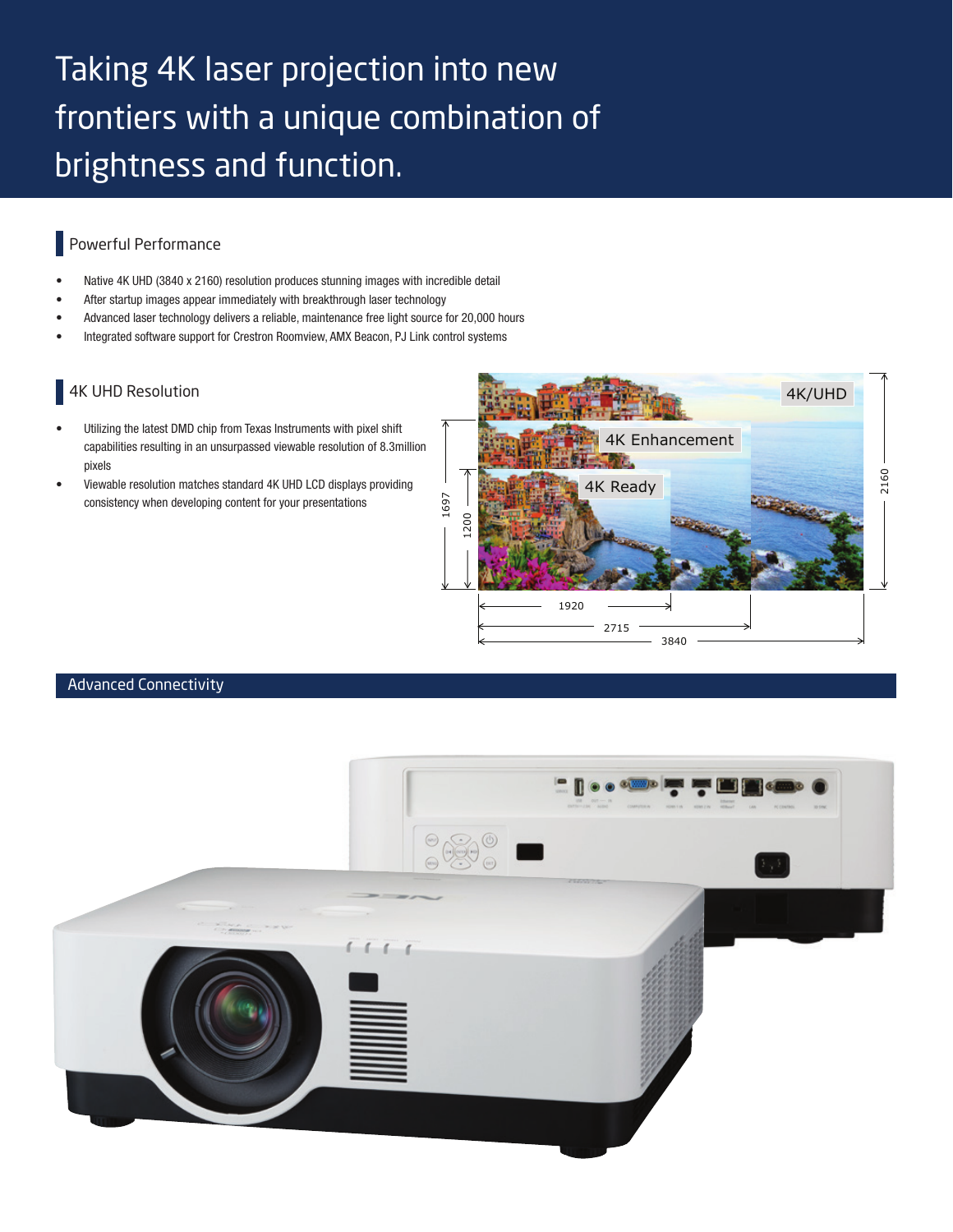### More Flexible Installations

- Lens shift capabilities make alignment easy:  $(H = +/- 20\% / V = +/-60)$
- Tilt-free installation capabilities make these projectors ideal for almost any install environment, including portrait orientation



#### Built-In HDBaseT Support

Simplify your installations with HDBaseT. Optimized for video applications and supporting uncompressed digital video, audio, ethernet and various control signals. With only a single cable (up to 100m) to run, infrastructure and labor costs are reduced, installations are significantly easier, and there is no cable clutter to manage.



#### Advanced Installation Features

#### Lens Shift

Lens shift provides greater flexibility when determining install location



#### Tilt-free

The projector can be rotated freely (360°) to orient the image depending on the installation requirements



#### Portrait mode

Allows the projector to be rotated (and screen if necessary) to a vertical alignment so that portrait content can be viewed without black bars on the side when landscape mode is used.